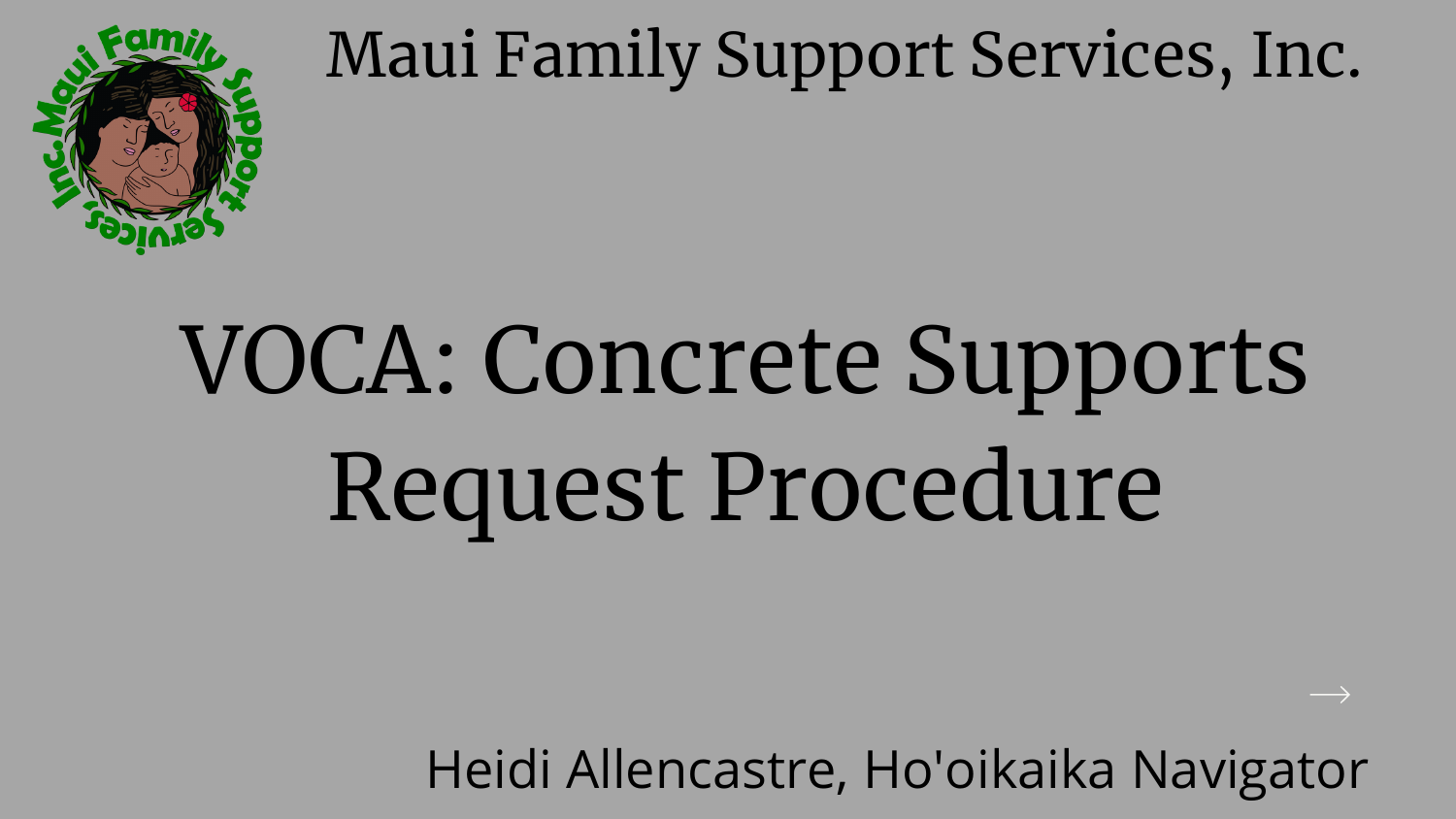### Victims of Child Abuse and Neglect and their parents, Guardians, or caregivers.

If they Do Not have a current or history of CAN Provide them Navigation services and assist with applying for funding through other community resources.

# VOCA: Funding to provide concrete support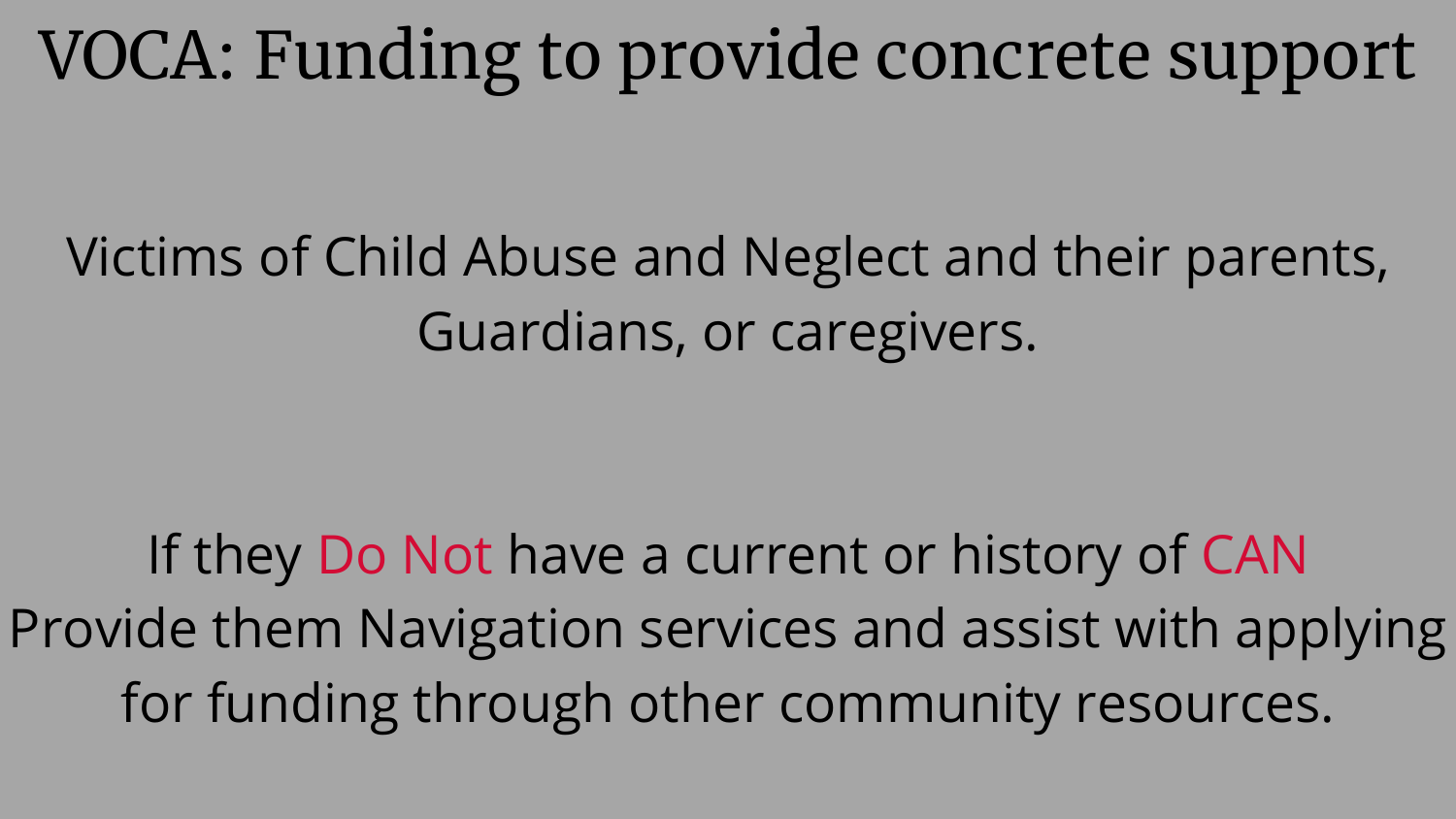## **VOCA: Allowances:**

- **Infant and child (0-18) needs**
- (e.g. Diapers, wipes, car-seats/strollers, bed, School needs, etc.)
	- **Clothing vouchers up to \$250.00**
	- **Transportation needs (e.g. Bus pass or Gas card)**
		- (Up to 3 months of transportation assistance)
	- **Household items (e.g. Cleaning products, PPE, etc.)**
		- **Rental and Utility Assistance up to \$1500.00**
		- Electric, Gas, Water, or internet and phone services
	- Each participant may receive up to 3 months of rental assistance.

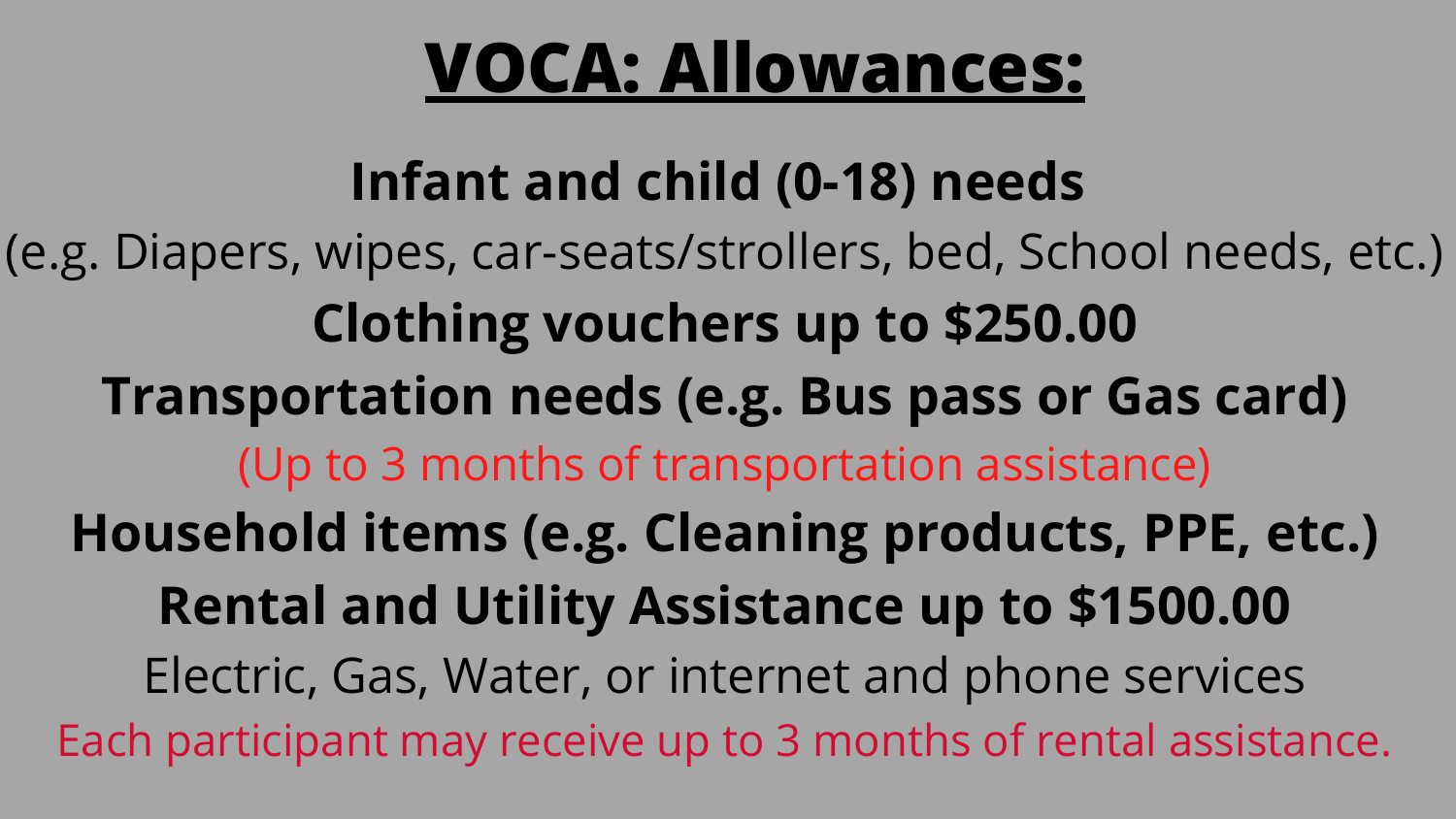# **How to request:**

- VOCA request Form
- (After participant has tried all other resources available)
- Verification of current or history of **CAN (Child Abuse & Neglect)** CWS case letter Intake or Assessment from referring agency Screening form
	- Must receive verification in order to process request Navigator will reply to request within 5 days.

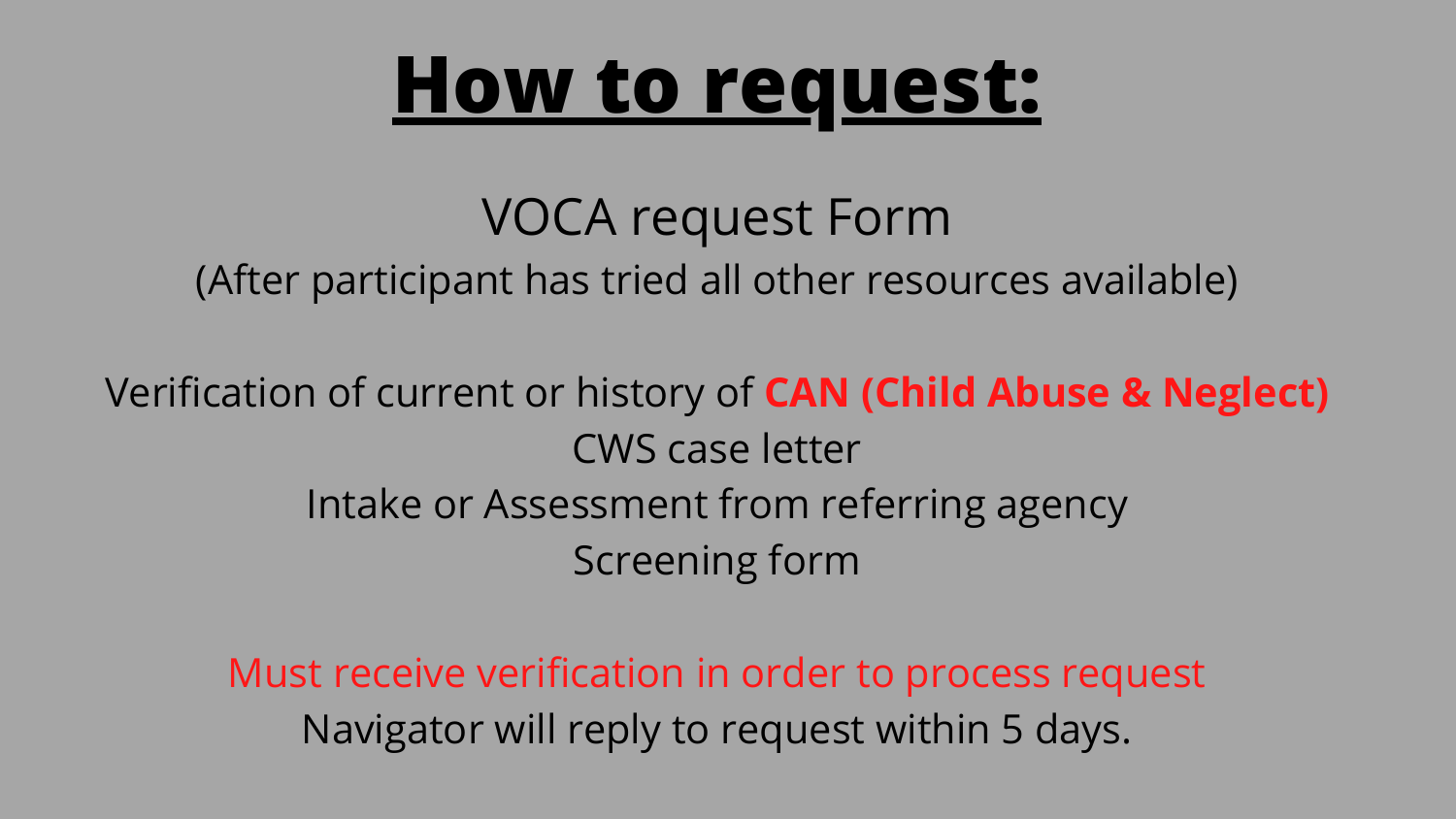# Navigation Services/ Referrals:

If participant has no CAN history, and has other crime victimizations

- Refer Participant, using HP Referral form Contact me by phone, email
	- Provide Consent form Verbal Consent
- Navigator will contact participant directly within 5 days and assist with them navigating community resources for needs.